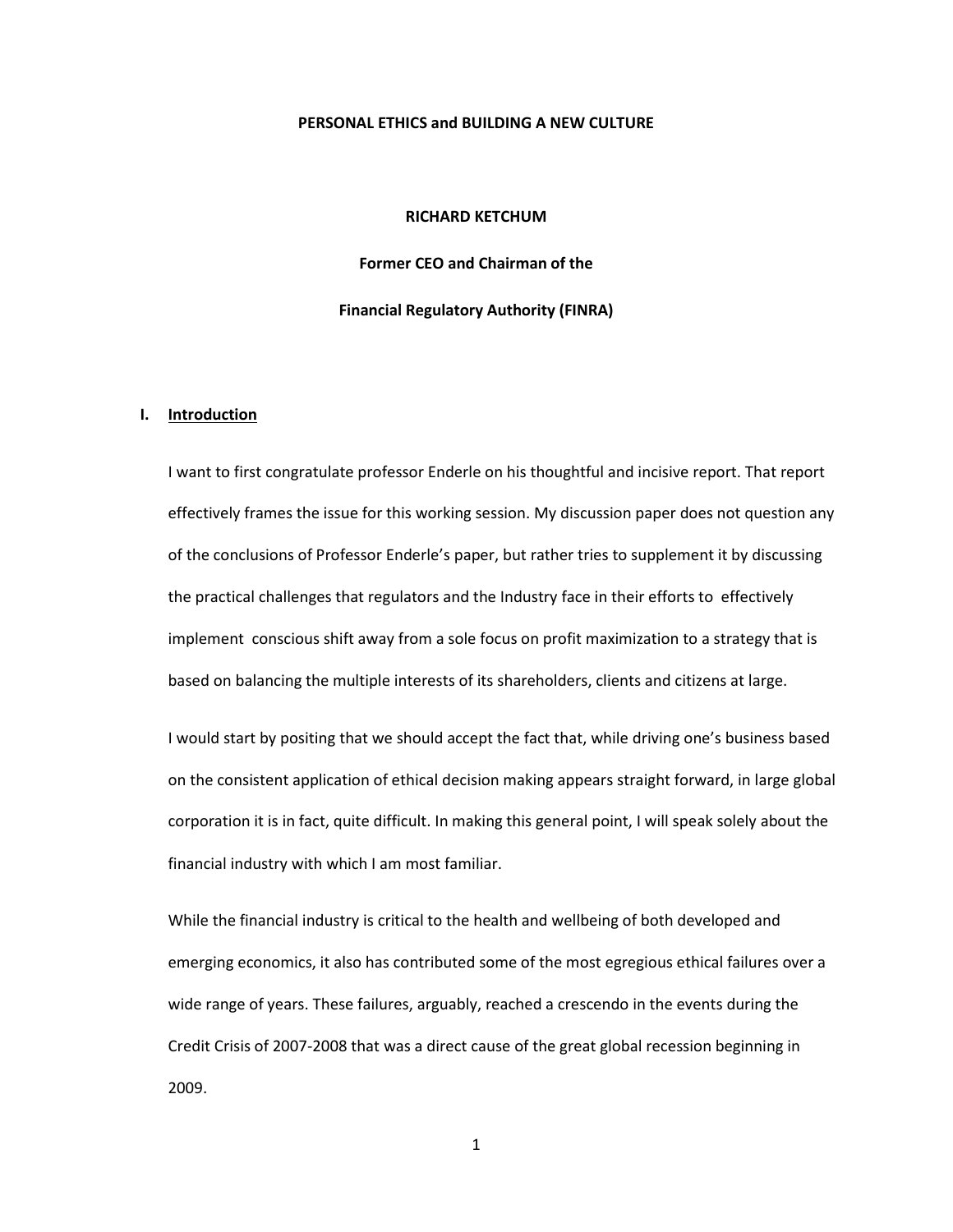What I believe is most interesting about the recent history of financial industry conduct has been the conscious effort by many financial industry leaders and regulators to shift from a short term shareholder wealth maximization focus without noticeable behavior impact. For example, after a range of missteps at the turn of the century, ranging from the financial industry's participation in Enron's fraudulent transactions and financial misstatements<sup>1</sup> and the failure to manage investment banking conflicts throughout the NASDAQ bubble period <sup>2</sup> virtually every large financial firm in the United States declared their intent to increase efforts to ensure that their clients' interests were always placed first.<sup>3</sup>

On the other side of the market collapse arising from the Credit Crisis of 2007-2008, those firms reaffirmed their commitment to placing their clients first and acknowledged, as well, their responsibility to manage their regulatory and operational risks to avoid creating systemic risks that place the global financial system at risk.

While much good work has occurred during that time to increase large financial firms' compliance and risk management capabilities, we have continued to see serious ethical lapses both in markets and the firms' businesses with retail investors. In sum, I believe it is important for us to attempt to answer the question of "why good corporations and good individuals make harmful and unethical decision?" Accordingly, I would like to explore two issues. First, what have been the common misconceptions that have contributed, time and again, to otherwise well-meaning members of the financial industry harming their clients and the financial markets. Second, what steps can financial firms proactively take to more effectively create a culture that drives ethical decision making throughout their organization?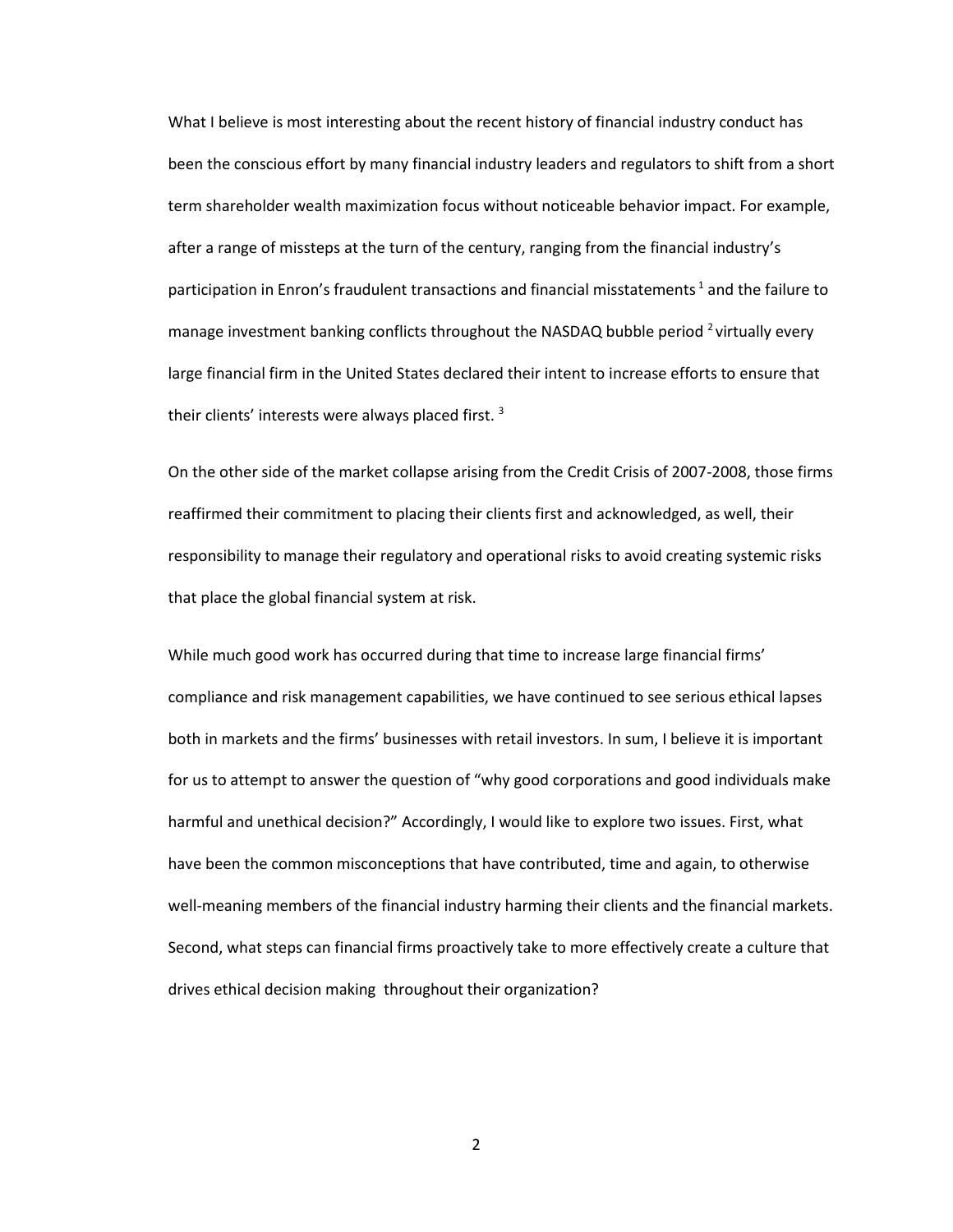## **II. How Good Firms Go Bad?**

## 1. "Our Clients and The Firms Interests Are Aligned"

Any thoughtful financial industry company has included in its mission statement for years that the firm succeeds only if their client's interests are placed first. While this message can never be delivered too often, it does risk the dangerous by-product of firms becoming overconfident that the firm has its conflicts under control. As Professor Enderle properly notes, while a firm that embraces a balanced ethical approach which focuses beyond the goal of short term shareholder maximization can reduce, it cannot eliminate, all conflicts in its business.

For example, much effort has been made by members of the financial industry to shift customers from accounts driven by commissions to advisory accounts where fees, based on the amount of assets, are applied annually. Moreover, where commissions continue to be charged to clients, many firms are moving to more "neutral grids" where an adviser generally receives the same compensation whatever product is sold. Yet even these steps, admirable as they are, cannot eliminate all conflicts attending the retail client's account. In fact, in many cases, advisers and the firm will make more money from a "fee only account" then if the customer was charged a commission. In particular, where clients are making very few trades a year, the shift to "fee only accounts" can be substantially harmful to the client. Ironically, firms must guard against the conflict of moving customers to advisory accounts even though those accounts generally are viewed as less conflicted.

The basic conclusion derived from the above example and many other instances of the firms' compliance failures is that the effort to manage conflicts must be ongoing.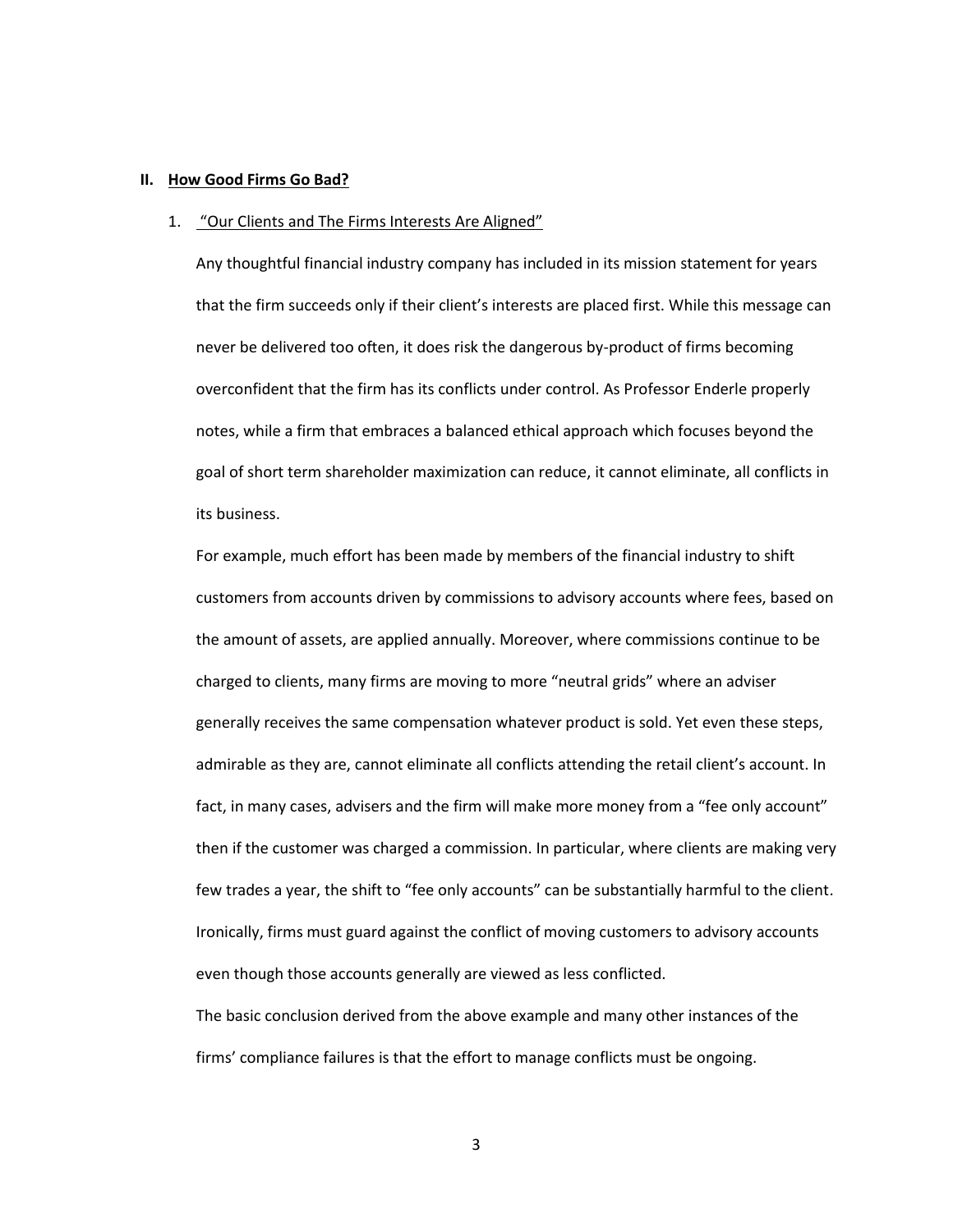A simple discipline that all firms should regularly do is conduct a thorough review to identify new conflicts that have developed in its business and carry out a ground zero review of how successfully the firm has managed its conflicts and where it has slipped up. "Follow the money" is always the right place to start any firm's risk analysis of its ethical exposures but, in itself, it is not sufficient. While monetary inducements are often the cause of "good people making bad decisions", there are a wide number of other factors that historically have often contributed. Firms ignore those more subtle influences at their peril. Set forth below are a few of the common accepted "truths" which have sent firms and individuals in the financial industry down catastrophically wrong paths.

# 2. "This Time is Different"

Mankind is constantly in search of new paradigms. When combined with the monetary incentives of completing a deal or recommending an investment in securities, such thinking can provide the basis for terrible misjudgments. For example, the internet bubble at the turn of the century, resulted from the confusion of the truly transformative power of the internet with the mistaken perception that any company with a new website or sales idea would succeed, notwithstanding a lack of funding or the potential for new competitors. Similarly, the simplistic view, that home real estate prices "never go down", combined with the disintermediation of mortgages through securitization, encouraged the grossly negligent design and sales of mortgage backed securities which became a primary cause of the credit crisis in 2007.

## 3. "Our Competitors Are Doing It"

It is tempting to believe that we can affect a sufficient cultural shift by focusing on removing the monetary conflicts that drive bad decision making in the financial industry. It is important to remember, however, that employees in the financial industry are exceedingly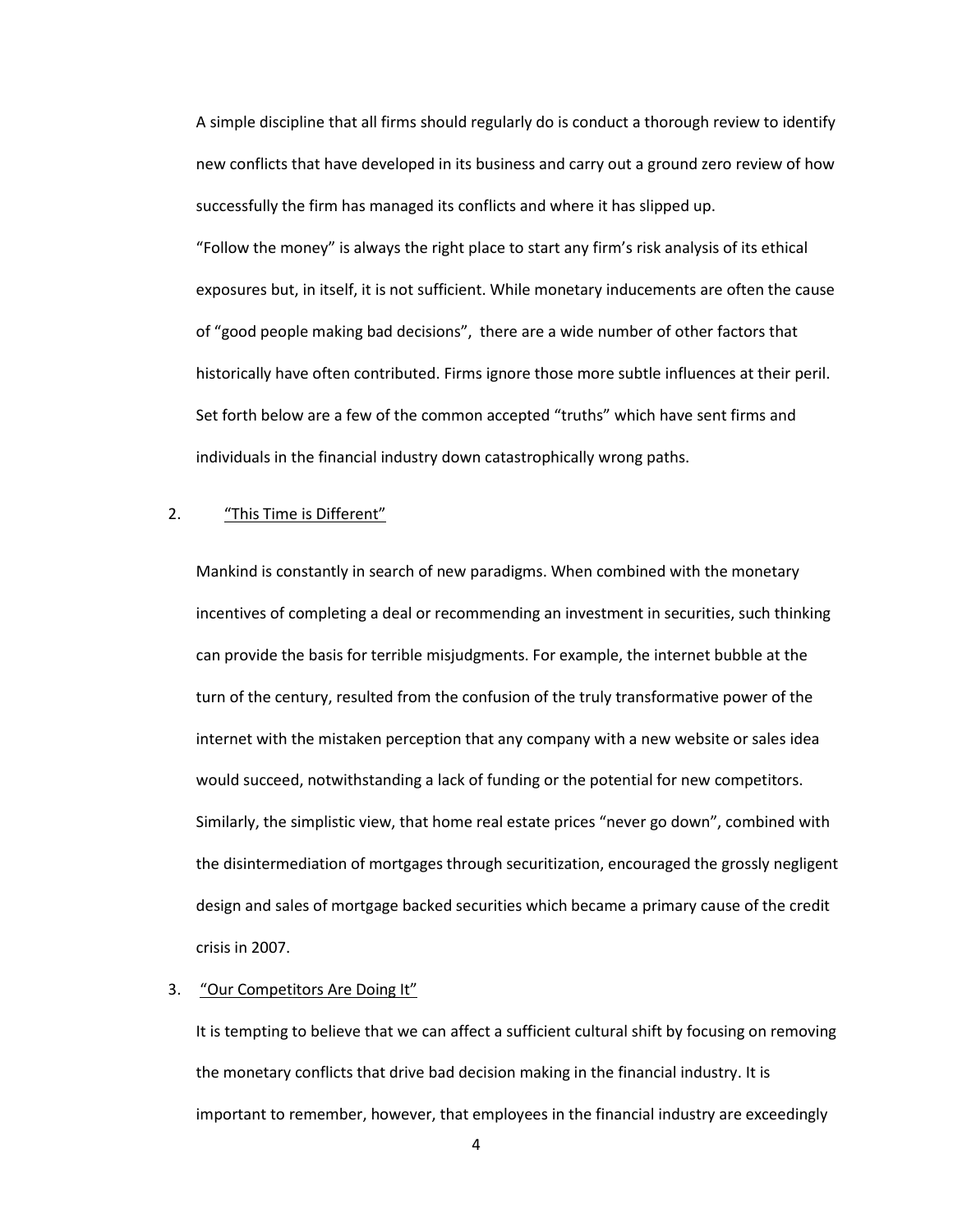competitive. Accordingly, bad decisions are often driven by their frustration over the relative success of competing financial firms and the belief that those firms are playing under a looser set of rules. Moreover, "our competitors are doing it" has often been effective in persuading supervisors and compliance personnel to interpret a rule more liberally (even when, in fact, it should not be).

## 4. "This is a Key Firm Initiative"

That same competitive spirit drives another fundamental reality of financial firms. When the senior leadership identifies a major initiative, everyone should move out of the way because employees will blow out walls and break down doors to meet the goal.

The Wells Fargo cross selling scandal is the most striking recent example of this phenomena. Responding to management's increasingly strident demands for the cross selling of banking products, over 5,000 employees spread across the country opened, without customer consent, over two million checking and credit card accounts<sup>4</sup>. Needless to say, this incident also involved numerous inappropriate uses of financial incentives, performance goals and threats of termination. But the fact that such widespread fraudulent activity could occur without the company identifying it and quickly responding to it, demonstrates how widespread the momentum can be from firm driven initiatives.

5. "The Law Does Not Prohibit It"

In the short time that I moved away from being a regulator and was on the legal staff of a major financial corporation, it became very clear to me that, among the riskiest employees were those senior product managers who immersed themselves in understanding in detail each specific legal requirement applying to their area. Invariably, the purpose of this effort was not to appreciate the underlying policy concerns that led to the creation of the rule but instead to arm the person to push into the "grey areas" and argue that no specific rule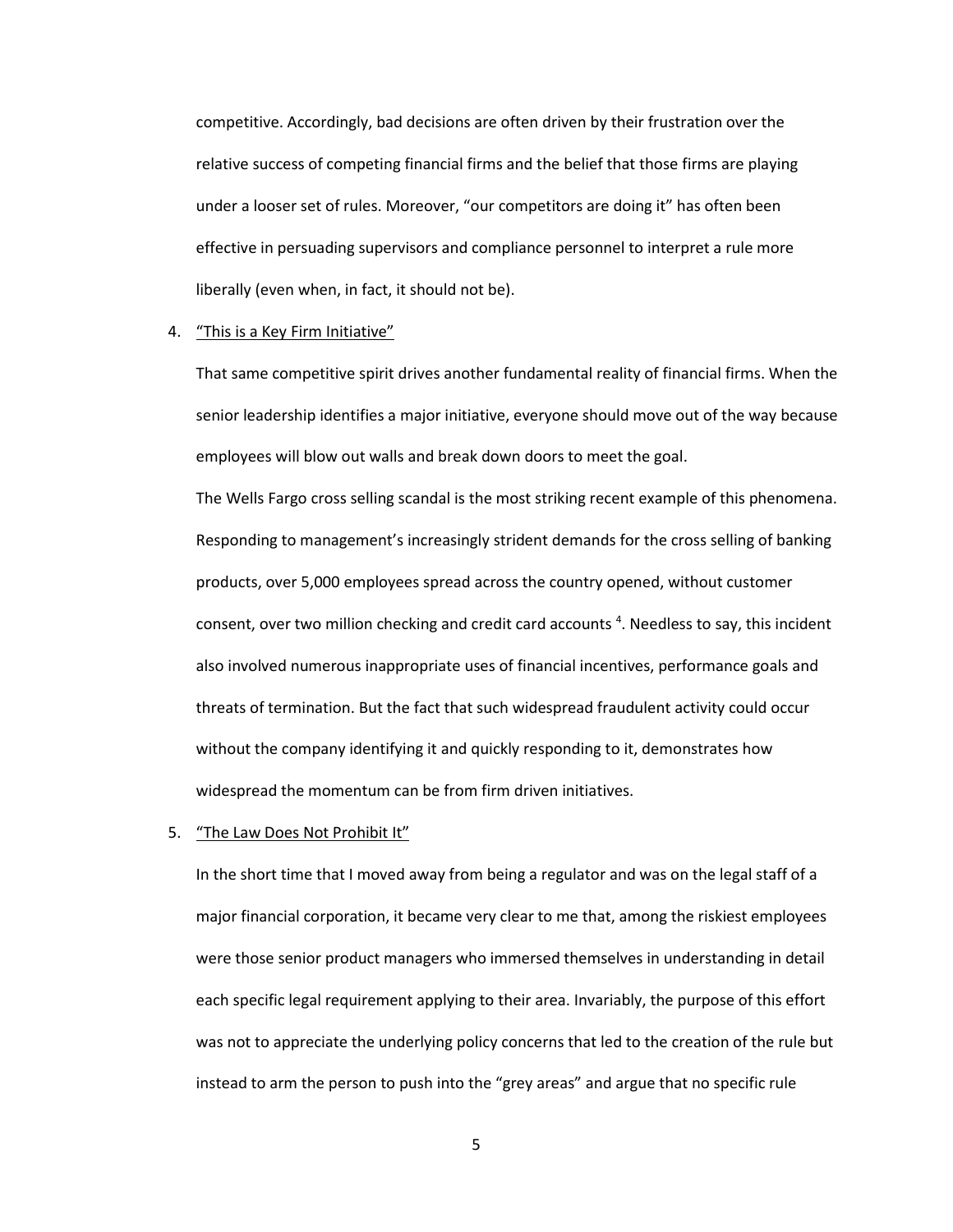prohibited the design or sale of a particular product. Yet such a narrow focus consistently ignores the fundamental weapons that regulators possess with respect to prohibitions against fraud and misleading disclosure. The reality is, if a firm or employee takes actions that seriously harm their clients or markets, regulators will find the ability to bring a disciplinary action. Even more significantly, the reputational harm that a company will receive from being a part of such actions will vastly exceed any monetary gain.

# 6. "Our Segment of The Company Has its Own Set of Principles Derived from our Knowledge of the Business"

Financial companies have been consistently bedeviled over recent history with the development of damaging cultural "principles" in individual segments of their business. Whether it be the breathtaking assumptions of what was "normal business practice" of certain trading desks in manipulating LIBOR index levels, <sup>5</sup> the breakdown of research analysts independence in an effort to support "the greater good" of investment bankers capturing deals and maintaining issuer relationships during the NASDAQ bubble,  $6$  or the discrete ethical precepts that drove equity market makers to engage in anti-competitive price collaboration in the 1990's,  $7$  the inability of financial companies to identify and control discrete sub-cultures has consistently had disastrous results.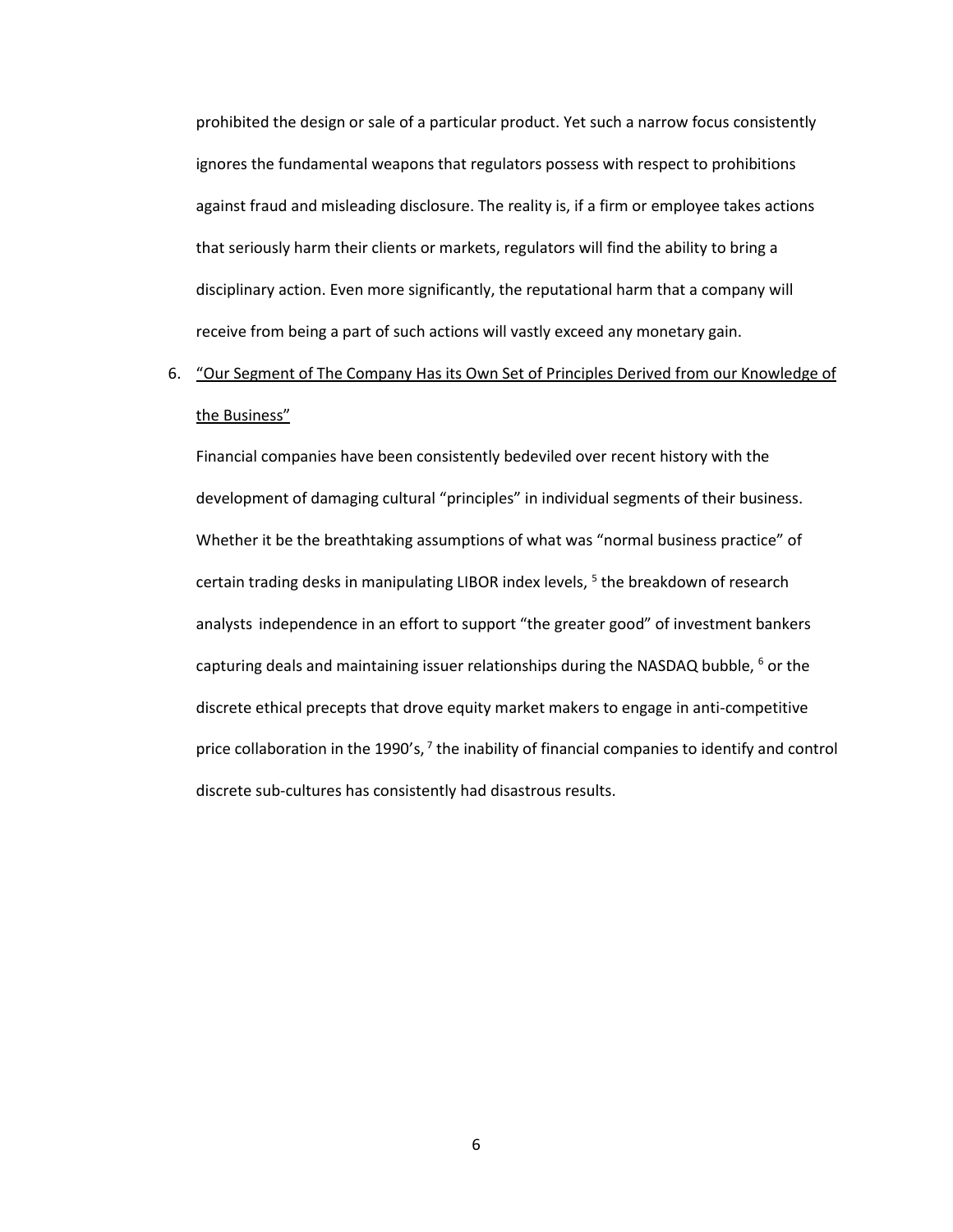#### **III. The Art and Science of Creating Culture**

The purpose of my foregoing discussion is not intended to be encyclopedic, it is only to recognize that there are a wide variety of incentives and subtle influences that can impact decision making and defeat even thoughtful efforts to shift away from a culture focused solely on rule compliance and short term shareholder maximization. Accordingly, I believe that is important for our discussion to consider what steps a CEO and her board can take to both create and defend a successful corporate culture.

It has become almost trite to discuss the importance of "tone from the top" but frankly it can never be repeated enough. Even if financial CEO's state their belief in a culture fundamentally focused on the interests of their clients and recognize the firm's responsibility to not put at risk the global financial economy, it will mean little if it is not continually emphasized and the CEO does not allocate substantial time to participate in corporate cultural efforts. Moreover, even an activist CEO's efforts will be for naught, if employees observe that corporate decision-making, goals and initiatives and actions are not continually analyzed and explained as to why they are consistent (or not) with corporate goals.

Second, it won't matter how articulate or inspiring the CEO may be, if the messages coming from the rest of her team or the vast range of middle managers are inconsistent and focused solely on profitability goals.

Third, no cultural initiative will succeed if it is not subject to continuous audit and review. The financial industry has come a long way in developing a structured process of identifying key financial and operational risks and developing a measureable matrix of steps to remediate and manage those risks. The same process needs to occur with respect to key cultural risks. Specifically, firms need to regularly go through a process of identifying the monetary and other conflicts that impact corporate and employee decision making and set up a structure where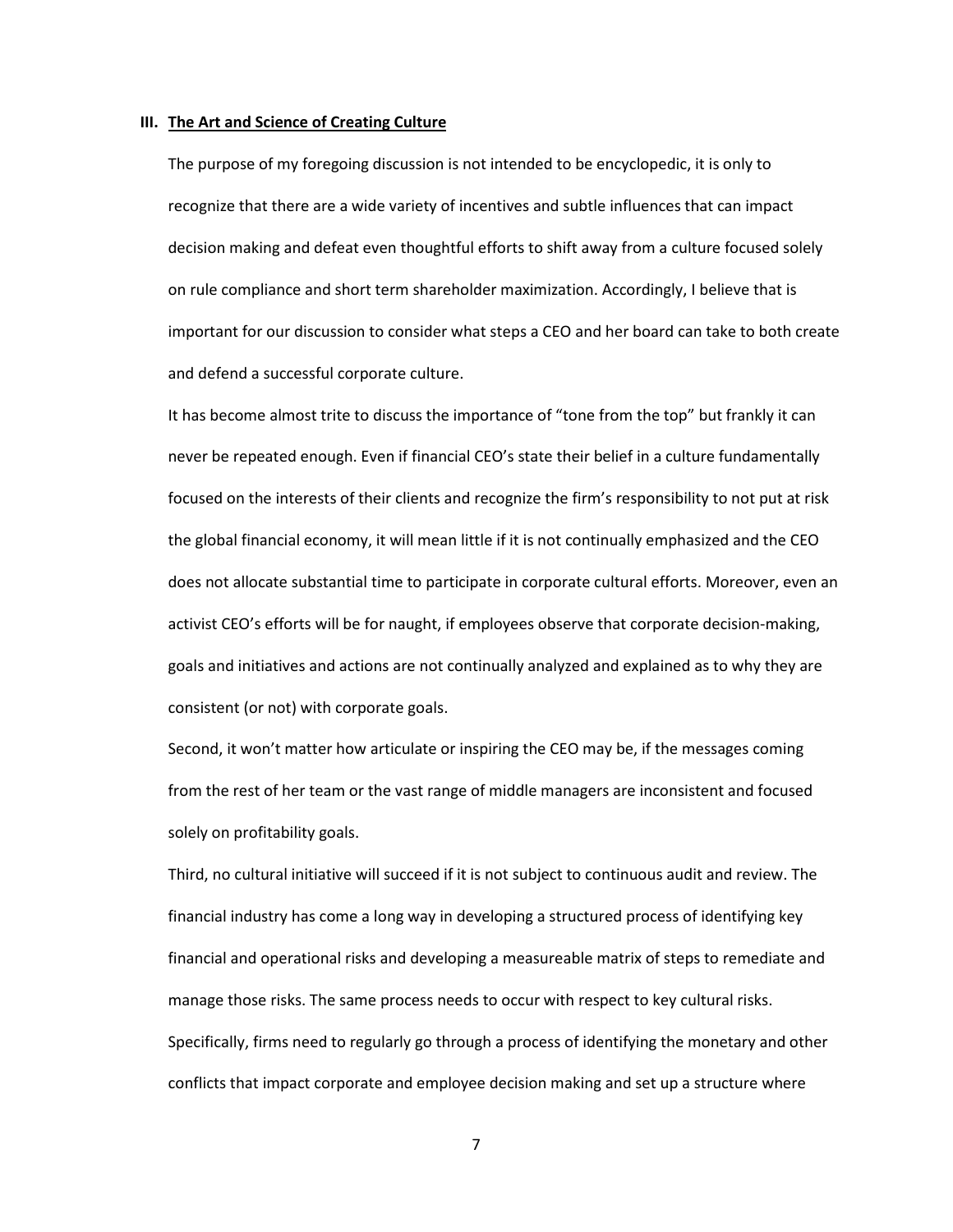mitigation steps are identified and tracked. This process should begin with the articulated goal that, wherever possible, these conflicts should be eliminated, not simply disclosed away. Where a high level, thoughtful conclusion is reached that a conflict cannot be fully eliminated, than a careful plan must be laid out to ensure that the client or counterparty clearly understands the conflict and ongoing monitoring must occur to evaluate whether any harmful effects result from the actual transactions entered into.

Fourth, the firm must recognize that the most significant "influencers" are not always Senior Management or the supervisors identified in the business organization structure. Moreover, while legal, compliance and risk functions are key culture carriers, there is a natural separation between those control functions and the business lines that limits their impact. As discussed above, many corporations have seen subcultures evolve, whether because of the isolation of the group or as a natural result of substantial acquisition activity. Trying to impact the messages delivered in these "subcultures" becomes a great challenge. Some financial firms, in their retail advisory businesses, have taken steps to identify successful employees who demonstrate strong commitment to the firms desired culture and specifically made a part of their work responsibilities being available to their business line colleagues to present insights and provide training on a range of compliance and ethical culture issues. Other firms have consciously tried to identify these influencers through surveys or steps such as "skip level" manager meetings. Today there are interesting analytic tools that, through evaluation of concentrations in email and messaging activity, without inappropriate invasions of employee privacy, can be quite effective at identifying these informal "influences."

Fifth, there must be visible accountability for actions clearly inconsistent with the firm's desired culture. This must go beyond responding to rule violations to addressing all ethical violations of the firm's policies. It is equally important that a firm resist hiring persons, no matter how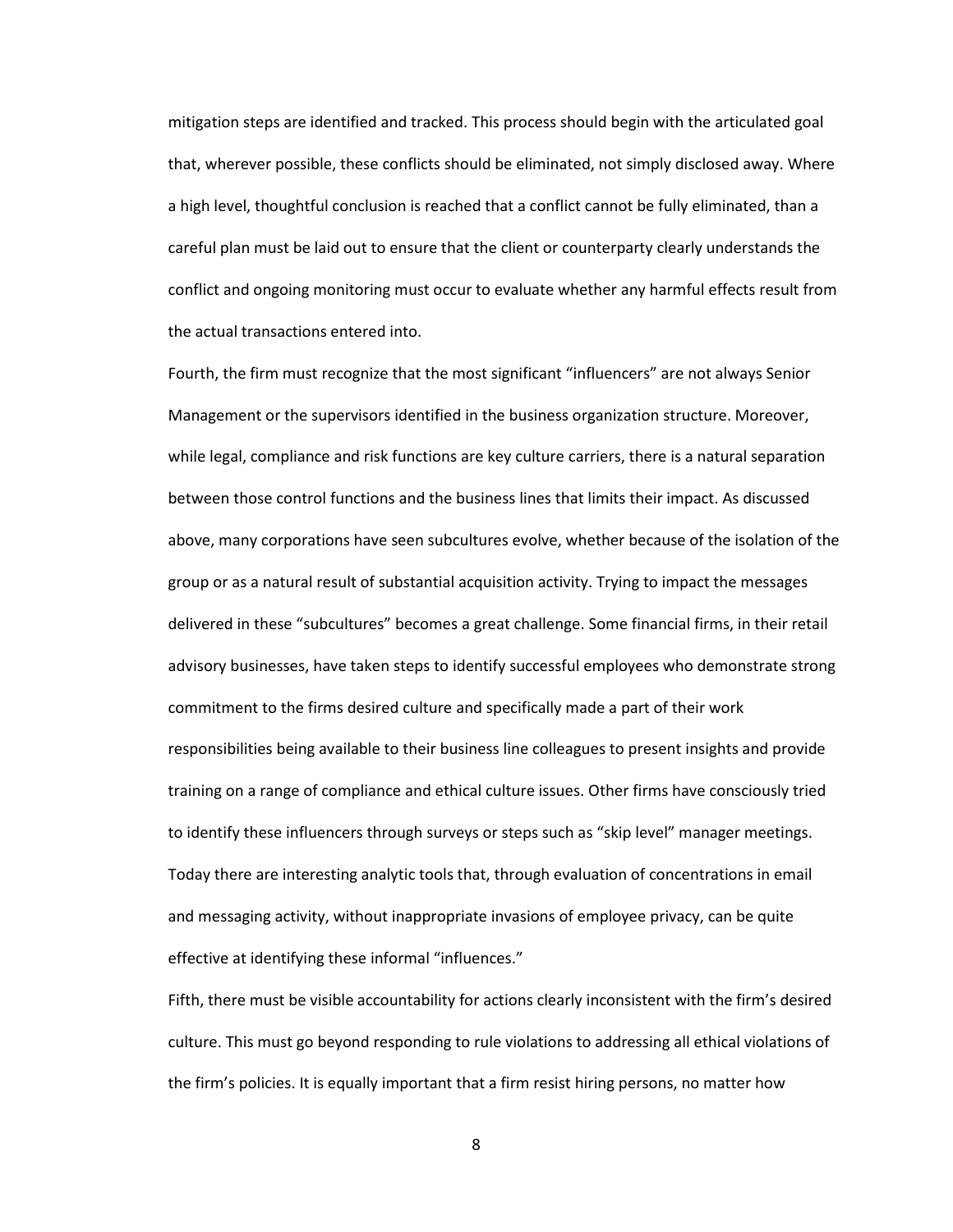valuable, who have a history of significant client complaints or who have otherwise demonstrated a lack of judgement in how they treat their colleagues or how they have managed significant risk issues at their prior firm. In addition, violation of firm's ethical policies, whether they relate to training, employee conduct or other ethical standards should always be taken into account in determining an employee's incentive compensation and, in most cases, act as a block to further promotion. Finally, the CEO and her Senior Managers must be held accountable for firm failures that reflect on the effectiveness of the firm's cultures. It is not enough that these persons did not contribute directly to widespread harmful actions; they must also be reviewed as to whether these actions demonstrate failures in the firm's culture itself.

Finally, the corporation's board is absolutely critical in this effort. There must be conscious efforts to ensure that the Chairman or Lead Director's messages are fully supportive of the CEO's cultural messages. Additionally, Boards should regularly participate in the evaluation of how effective the cultural initiatives have been. In recent years, boards of financial companies have taken an active role in reviewing the effective management of key financial and operational risks. That same process must be expanded to include active monitoring of the firm's key conflict risks and how effective Senior Management has been achieving the desired shift in culture.

This is in no way to suggest that the Board can effectively micromanage culture. I do conclude, however, that continuous Board attention underlines the importance of ethical cultural change and contributes to effectively, identifying measures of progress attained.

Can any of these actions ensure that individuals in a large and complex global corporation will make no mistakes, of course not, but it can substantially increase the likelihood that actions inconsistent with the desired culture are more quickly identified, held up to transparent conversation and evaluation and much less likely to spread widely across the company. We can